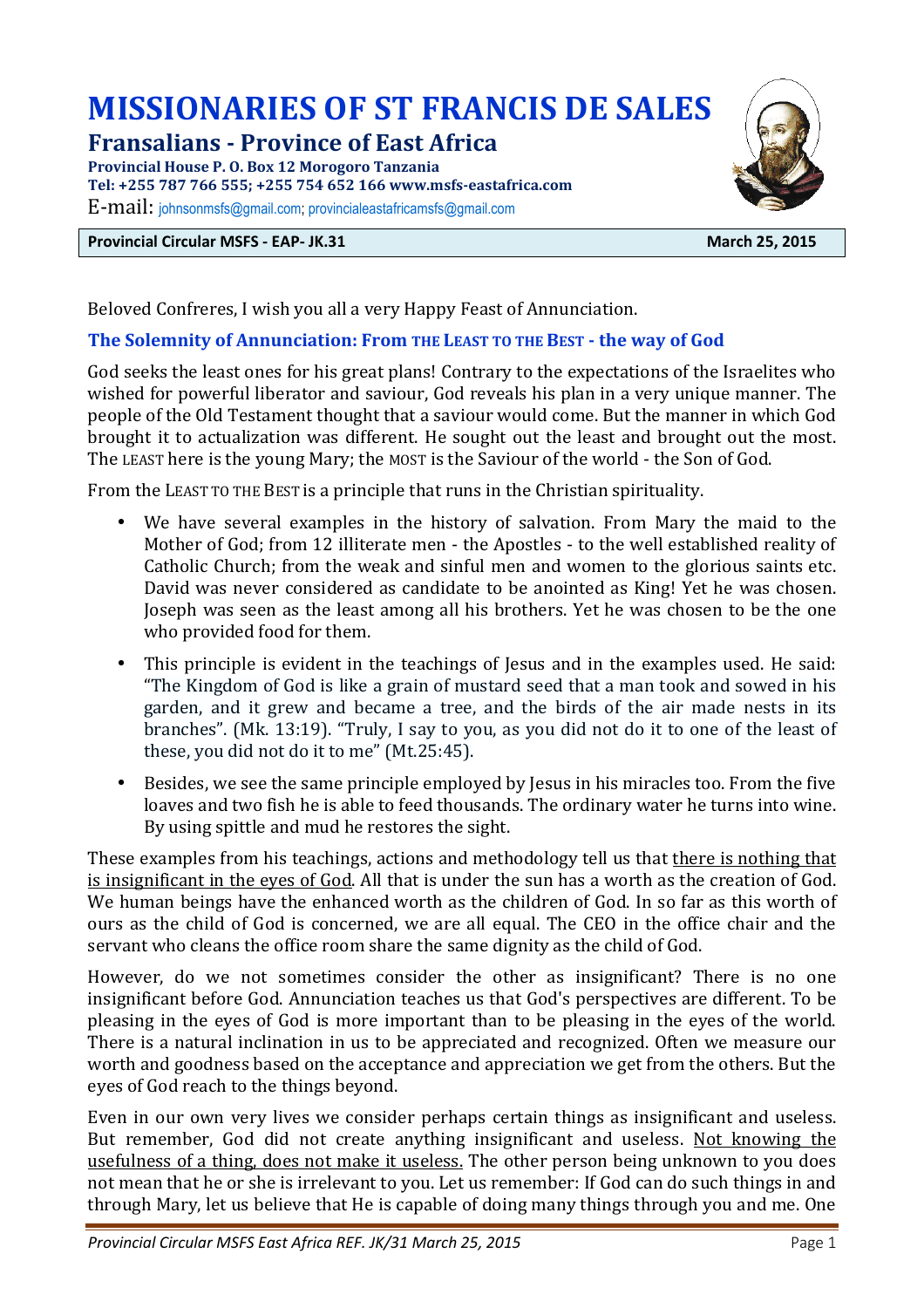thing is needed: Our availability and our readiness saying: *Behold here I am. Do unto me as you wish*.

# **Fr. Olickal Thomas - Returns from USA**

Due to the need for rest and further treatment Fr. Olickal Thomas has returned to India for good from USA on March 6, 2015. He is now attached to the MSFS Community in Angamaly. Fr. Thomas needs our constant prayerful support. We wish him a pleasant and healthy stay in India.

# **Transfers and Appointments**

**Fr. Olickal Thomas** is appointed as the Superior of the MSFS Community SFS Bhavan Angamaly with effect from April 4, 2015.

**Fr. Poikunnel Joseph** is transferred from SFS Junior Seminary Community and is designated to be appointed as the Parish Priest of Dumila with effect from April 12, 2015. While staying in Dumila he will be a member of MSFS Provincial House Community.

**Fr. Kattikanayil Tomy** is freed from his responsibilities in Dumila from April 12, 2015 and is designated for pastoral ministry in USA. However with immediate effect he is appointed to MSFS Community in Ipuli to render administrative assistance.

**Fr. Vijayakumar Nelson** is transferred from Maji ya Chai and Ngurdotto and is appointed to the MSFS Community Junior Seminary as the Local Bursar of the Community with effect from May 18, 2015. He will be also Priest in-charge of the Lukobe Mission.

**Fr. Kochuparampil Pius** is designated to be appointed as the Parish Priest of St. Francis de Sales Parish Mkuza with effect from May 31, 2015. He is also appointed as the Superior of the MSFS Community Mkuza.

**Fr. Chavely Mathew** is transferred from MSFS Community Mkuza and is designated to be appointed as Parish Priest of St. Stephen the Martyr Parish Maji ya Chai with effect from May 16, 2015 and as the Parish Priest in the Parish of St. Francis de Sales Parish Ngurdotto with effect from May 17, 2015.

**Fr. Eriyanickal Jose** is transferred from MSFS Community in Angamaly and is appointed to the MSFS Community Mlolongo-Katani. He is appointed as the Superior of the Community and Manager of St Joseph VTC and SFS Secondary School. He is designated to be appointed as the Parish Priest of St. Joseph Parish Mlolongo with effect from June 14, 2015.

**Fr. Thekkekara Jacob** is transferred from MSFS Community Mlolongo and is designated to be appointed as the Parish Priest of Mji Mpya Relini. He is appointed as the Superior of the MSFS Community Mji Mpya Relini with effect from August 23, 2015.

**Fr. Mattathil Sunny** is transferred from MSFS Community Mji Mpya and is appointed to the MSFS Community Osia-Agururu with effect from October 25, 2015 and designated to be appointed as the parish priest of St. Bruno Parish Agururu, Uganda.

*We remember with sincere thanks each one of you, our dear fathers for your dedicated service in the places of ministry wherever you are. May the Lord continue to bless you and your mission in the new place.* 

# **Other Assignments**

# **Translation of** *Introduction to the Devout Life*

**Fr. Ngowi Innocent MSFS** is entrusted with the task of translating the *Introduction to the Devout Life* by our Patron St. Francis de Sales, into Swahili. He would pilot this project with the help of the scholastics, and experts in Swahili language and Christian spirituality. I thank Fr.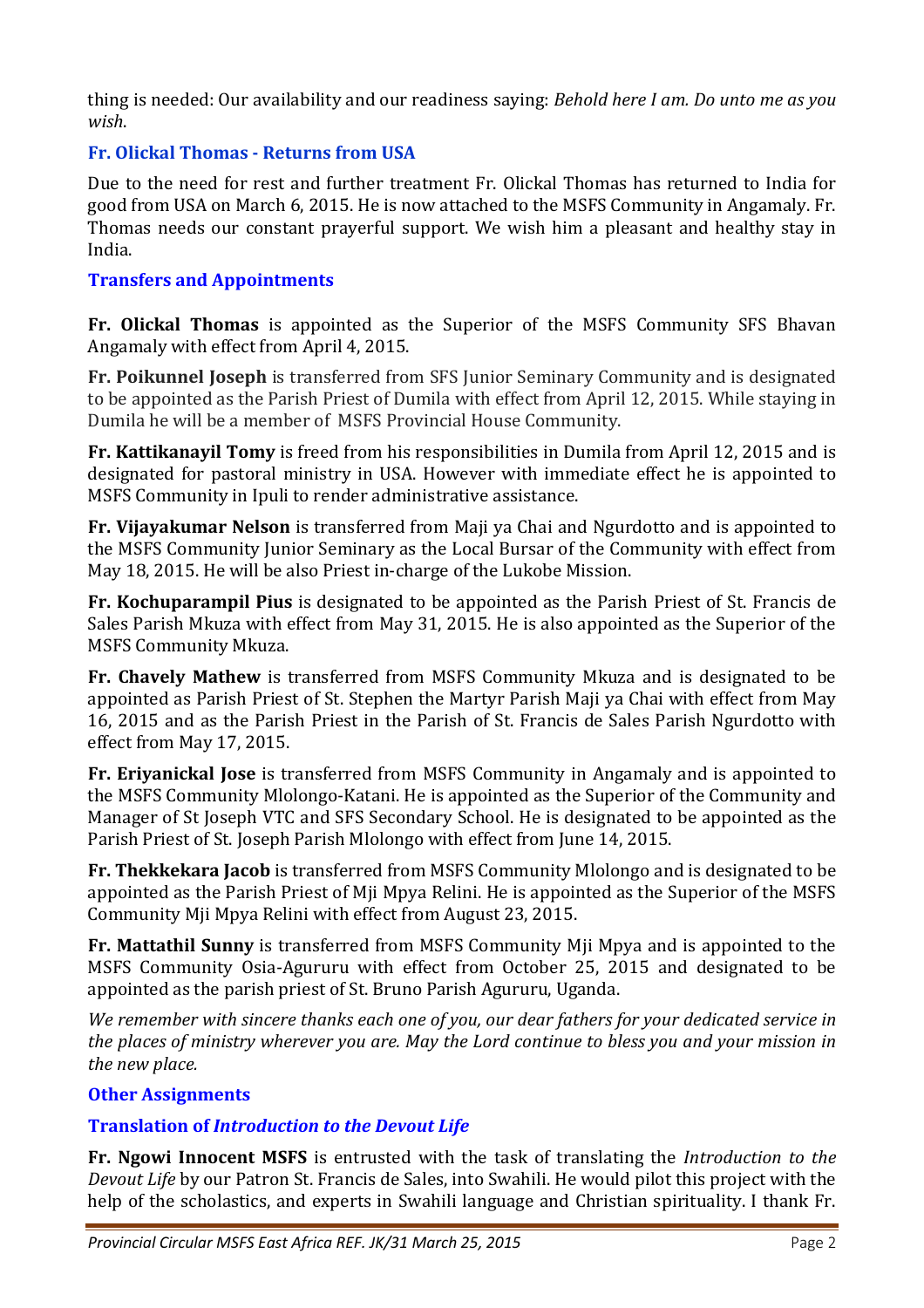Innocent for accepting this challenging task and wish the team all the blessings.

May dear confreres, let us ardently pray for the successful completion of this project which we hope to take to press in January 2017. You are most welcome to share your suggestions and contributions to Fr. Innocent (innocentmsfs@gmail.com).

# **LCI gets Affiliation to De Sales University, USA.**

Thanks to strenuous efforts of our confreres in LCI and with the blessings of our Superior General we have now our Philosophy Program at LCI affiliated to De Sales University in USA. The Memorandum of Agreement was signed on March 3, 2015 at LCI. This MOA is already approved by the Middle States Commission on Higher Education (MSCHE), the accrediting body. With this development the qualified students of 2016 graduation will be awarded a Degree in Philosophy from the De Sales University. Let us thank God for this great recognition given to us and make every effort to meet all the demands of academic and organizational excellence. Sincere congratulations to LCI Staff and the Students!

# **Fr. Kuzhupil Sebastian MSFS - honoured**

In recognition of the unique work done by Fr. Kuzhupil Sebastian over the last two decades in providing holistic healing and allied health services, the Ministry of Health and Community Development of the United Republic of Tanzania, has conferred on him a certificate of honour. Along with it he is also given a permanent licence to practice medicine. Sincere congratulations to Fr. Sebastian on this achievement. May God continue to bless your hands to give the healing touch of the Lord for many. (Fr. Kuzhupil Sebastian is the founder of Mermier Holistic Healing Centre Morogoro. It serves every year a few thousands of people who need medical and spiritual assistance)

### **Prayers Requested:**

#### **For the departed:**

**Mr. Nkolo Nlo Dieudonné**, the uncle of Bro. Philip Roland MSFS (in LCI from Chad Cameroon), died on February 18, 2015. He was 55 years old.

**Mrs. Anastasia Okech**, the beloved Mother of Bro Paul Onyago MSFS, died on March 9, 2015 due to Cancer. She was 54 years old.

*(Representing the Congregation, Fr. Sunny Vettickal and I could participate in the requiem and the funeral that was held on March 19 in the home parish of Nyarongi, in Homa Bay, Kenya)* 

May the Souls of the faithful departed through the mercy of God, rest in peace!

**Inter-School Cultural Competitions - Organized by Scholastics in Arusha and Morogoro.** 

#### **ISCC -2015 - Arusha**

Fransalian Communications- Arusha organized for the fourth time, the Inter-School Cultural Competitions on Saturday March 14, 2015, at Lumen Christi Institute. There were 345 students and 24 teachers in the Campus from nine secondary schools to participate and to witness the competitions. The program began at 09.00 hrs with the opening prayer, the patriotic song and the inaugural address by Mrs. Experither Tibangayuka The chief guest of the day was Mr. Kabesy Kabeja the Regional Academic Officer of Arusha Region. In his message, Mr. Kabesy Kabeja emphasized on the value of the African culture, and he appreciated and congratulated the efforts of Fransalian Communications in inculcating the cultural values to the youth, through these competitions. The competitions comprised three different items namely; Jiving, Ngonjera and Ngoma. The programmes ended at 16.00 hrs with the National Anthem.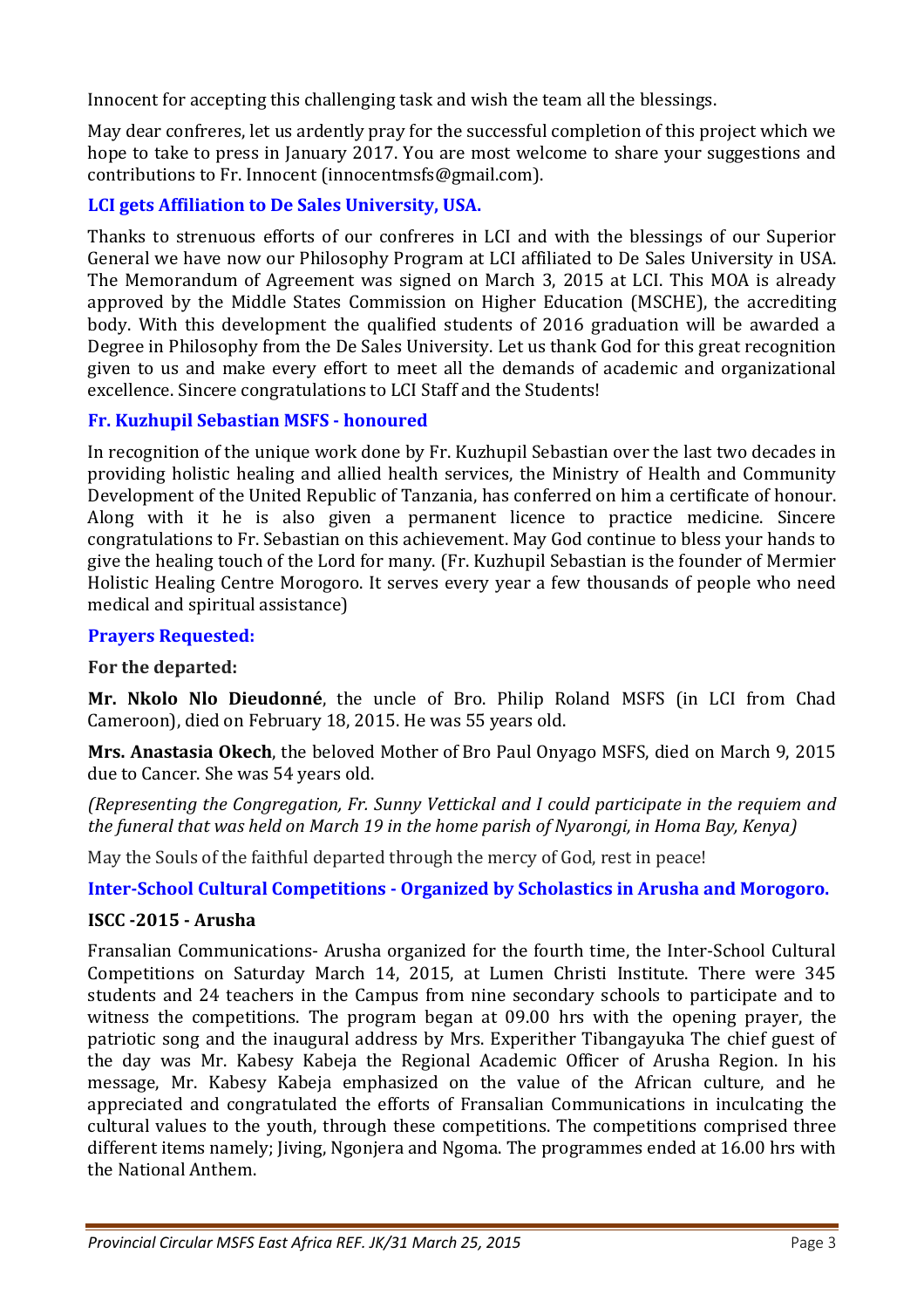#### **ISCC - 2015 - Morogoro**

For the thirteenth time the Fransalian Communications Morogoro organized and conducted the Inter-School Cultural Competitions 2015 which took place on March 14, at Fransalian Primary School, Morogoro. The event was inaugurated by Prof. Elizabeth Faty, Senior Lecturer at Mzumbe University and the Chief Guest was Mr. Stephen Ditenya the Officer in charge of Culture at Morogoro Municipality. The Competitions was attended by a total number of ten schools. The items for the competitions included Jiving, Ngoma and Igizo (skit) on various themes such as: Ebola epidemic, Road accidents, General Election, Corruption, Inter-religious dialogue, Ujamaa, and Terrorism among others.

*Our sincere congratulations to our Scholastics in Arusha and Morogoro, together with their formators for this wonderful initiative in order to foster the indigenous culture and traditions in Tanzania and in bringing out the talents of the young students.* 

# **Annual Retreat 2015: Reminder and request for registration**

As announced earlier we have this year two retreats for the priests confreres.

### Retreat A. In Uganda

| Date:          | di l          | May 27 to June 2                            |
|----------------|---------------|---------------------------------------------|
| Arrival        | di s          | May 27, Wednesday latest by 18.00 hrs       |
| Departure      | $\mathcal{L}$ | June 2, Tuesday 08.00 hrs                   |
| Venue:         |               | Benedictine Retreat Centre, Tororo, Uganda. |
| Retreat Guide: |               | Rev. Fr. George Mathew CSsR                 |

#### Retreat B. In Tanzania

| Date           | A.              | July 11 to July 17                                                 |
|----------------|-----------------|--------------------------------------------------------------------|
| Arrival        | 12 L            | July 11 Saturday latest by 18.00 hrs                               |
| Departure      | <b>Contract</b> | July 17 Friday 08.00 hrs                                           |
| Venue          |                 | Precious Blood Sisters (CPS) Centre, Kifungilo, Lushoto, Tanzania. |
| Retreat Guide: |                 | Rev. Fr. Devasia Manalel MSFS                                      |

Please register your name for the retreat, at the earliest so that we can make the necessary arrangements.

#### **Scholastics to the communities**

If you need the presence and assistance of our scholastics in the communities and in the apostolate during their holidays (May to September), please contact at the earliest Fr. Thomas Kochuparampil the PCIC of Formation. (thomas1956arusha@gmail.com).

#### **MSFS Environment Day**

As we have decided in our Provincial Congress, we need to take concrete steps to contribute our mite to the protection of environment and the sustenance of the of nature as God's precious gift to us and for the generations to come. As suggested in the recent forum meetings, the Provincial Council has decided that we should observe MSFS Environment Day in each Apostolic community. Two days need to be set apart in order to celebrate this day both in the parishes and in educational institutions. I request you to discuss the matter in the community meetings and apostolic community meetings and to share the concrete things that you would do in this regard. Our activities should also include the faithful in the parishes, the our school children and their families.